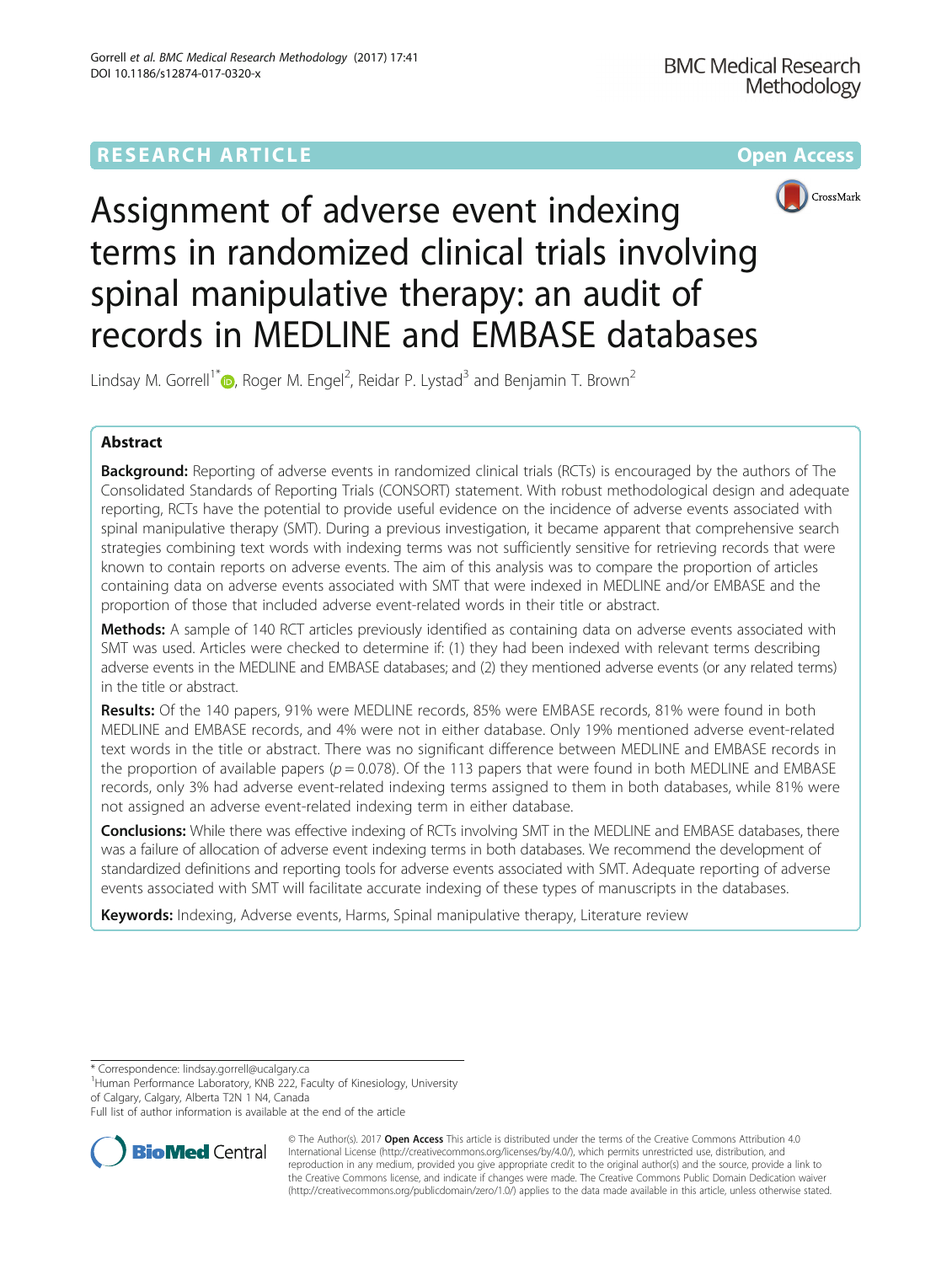# Background

The purpose of a randomized clinical trial (RCT) is to collect and appropriately report both beneficial and harmful effects from an intervention and to compare these outcomes across groups. However, it is far more common for RCTs and in turn, systematic reviews, to focus on the beneficial effects of an intervention versus harms data when reporting results [[1](#page-5-0)]. Recognition of this inequality in reporting is important as it may bias the ability of both health-care practitioners and patients to accurately assess the risk-benefit ratio of an intervention.

Adverse events which have been associated with spinal manipulative therapy (SMT) range from catastrophic, such as cervical artery dissection resulting in stroke to mild, transient muscle soreness or stiffness [[2](#page-5-0)–[4\]](#page-5-0). Typically, catastrophic events are rare while minor events are more common and are considered by some authors to be an expected treatment outcome [[4, 5\]](#page-5-0). While maintaining a focus on catastrophic events is understandable [[6](#page-5-0)–[8\]](#page-5-0), quantifying the incidence of other types of adverse events associated with SMT is also necessary in order to accurately inform prognoses, and management decisions [[5,](#page-5-0) [9, 10](#page-6-0)]. Although previous reports on the incidence of minor and moderate adverse events following manual therapy [[5](#page-5-0)] are welcome, their conclusions are limited as they were based on a small number of trials and it is not clear exactly how representative these reports are of the incidence of mild and moderate adverse events specifically associated with SMT [\[5](#page-5-0), [11](#page-6-0)].

Adequate reporting of adverse events in RCTs is encouraged by the authors of The Consolidated Standards of Reporting Trials (CONSORT) statement which was first published in 1996 and subsequently updated in 2001 and 2010 respectively [[12](#page-6-0)–[14](#page-6-0)]. Furthermore, in 2004 an extension to the statement was published which attempted to directly address the reporting of adverse events. Specifically, this extension discussed the inadequacy of current adverse events reporting and provided 10 recommendations for reporting which were later adopted in the 2010 version of the statement [[15\]](#page-6-0). With robust methodological design and adequate reporting, RCTs, in conjunction with case reports and observational studies, have the potential to provide useful evidence on the incidence of adverse events associated with SMT. Comprehensive reporting of adverse events (and exposures) across multiple trials could allow for pooled analyses over time and may provide a way of estimating the incidence rates for all classifications (minor – catastrophic) of adverse events thereby helping to inform management strategies.

During a previous investigation into the reporting of adverse events associated with SMT, it became apparent that comprehensive search strategies combining text words (e.g., "spinal manipulation" or "spinal manipulative therapy") with indexing terms (e.g., "adverse event" or "adverse effect") were not sufficiently sensitive for retrieving records that were known to contain reports on adverse events [[16](#page-6-0)]. This observation was based on recent searches of the Central Register of Controlled Trials (CENTRAL) and Physiotherapy Evidence Database (PEDro) which index approximately 97% and 95% of all RCTs involving manual therapy respectively [[17](#page-6-0), [18\]](#page-6-0).

Our primary objectives, therefore, were: (1) to determine the completeness of assignment of adverse eventrelated indexing terms in MEDLINE and EMBASE records of a pool of papers known to report on adverse events following SMT; (2) to compare the completeness of assignment of adverse event-related indexing terms in MEDLINE and EMBASE records; and (3) to determine the proportion of papers in which SMT was an intervention that included adverse event-related words in their title or abstract. While similar investigations have been performed to assess the adequacy of adverse event reporting in the literature relating to pharmaceutical [\[1](#page-5-0), [19](#page-6-0)] and physiotherapy interventions [\[17\]](#page-6-0), this is the first study to investigate the completeness of adverse event indexing in RCTs involving SMT.

## **Methods**

We used a reference sample of 140 RCT articles previously identified as containing data on adverse events associated with SMT [[16](#page-6-0)]. These articles were identified using a comprehensive search that included electronic searching of PEDro and Cochrane CENTRAL from inception to February 2016 and subsequent snowballing strategies. See [Appendix 1](#page-5-0) for the complete search strategy for the Cochrane CENTRAL database.

Each article in the reference sample was manually checked to determine if: (1) it had been indexed with relevant terms describing adverse events in the MEDLINE and EMBASE databases; and (2) it mentioned adverse events (or any related terms) in the title or abstract (thus enabling the paper to be found in an electronic search using text words).

# Brief overview of EMBASE and MEDLINE indexing processes

For articles published in English, the indexing in EMBASE follows the Elsevier Life Science Thesaurus – Emtree. This thesaurus contains over 70,000 biomedical preferred terms and 290,000 synonyms that are ordered within 14 facets e.g., healthcare concepts. For the most part, indexing terms are manually chosen based on the full-text content of an article. This process is carried out by trained indexers with a biomedical background according to well-defined guidelines that are subject to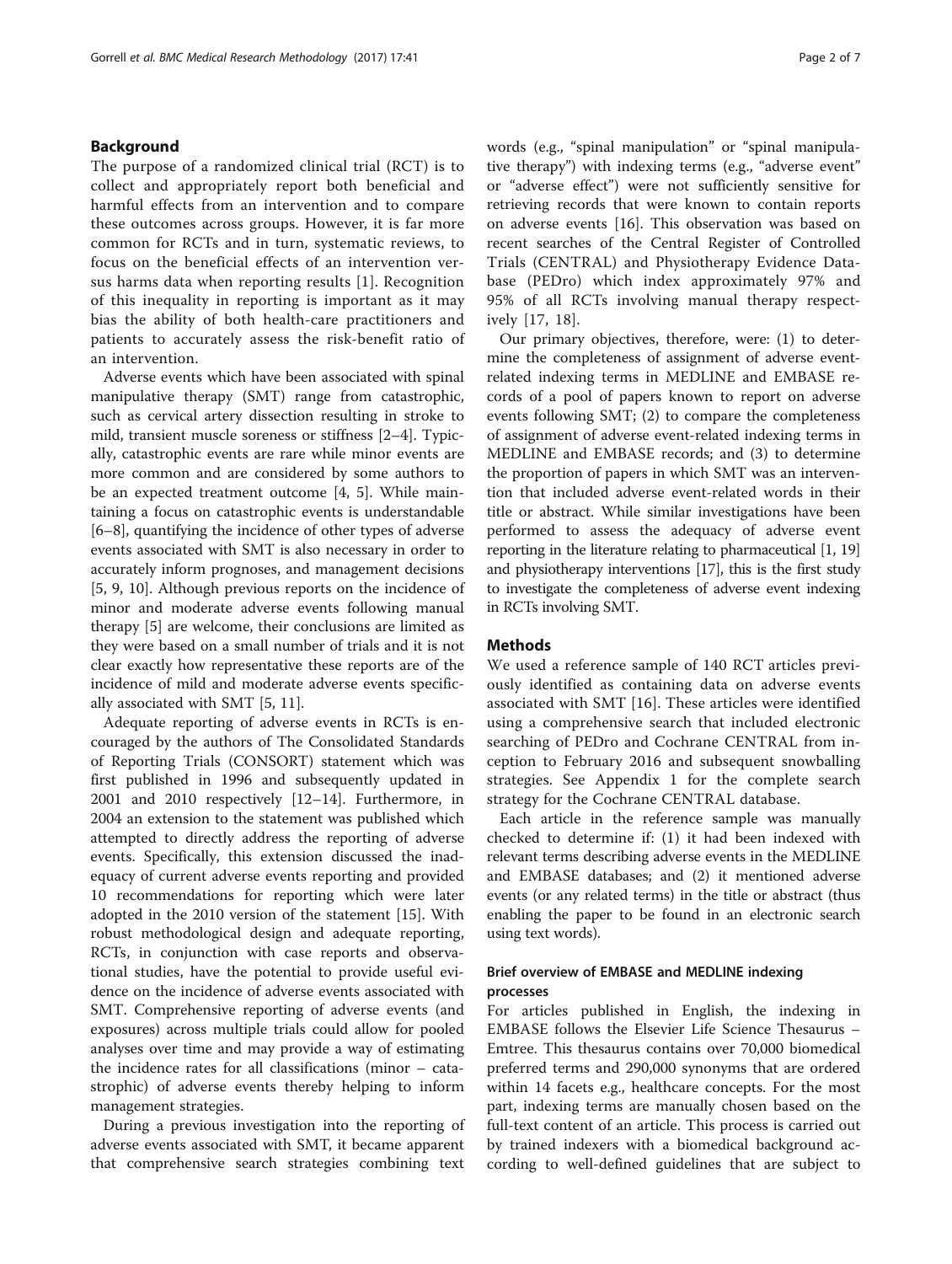regular quality assurance checks. The relevant concepts within an article are identified and matched with specific Emtree terms. Each indexing term is designated as either a major or minor term based on relevance to the concepts presented within each article. Articles are indexed with an average of 3–4 major terms and several minor terms, with major terms being weighted more heavily than the minor with regard to relevance during a search. With regards to harms- related indexing terms in EMBASE, the indexing framework has been built primarily around drug therapy with common terms including side effect, and adverse drug reaction. All adverse events/effects are indexed with the term side effect with no consideration given to the severity of the adverse event/effect. Terms that are not currently indexed on Emtree are indexed as candidate terms. These candidate terms are evaluated regularly for possible inclusion on the Emtree thesaurus [\[20](#page-6-0)].

The indexing process is similar in MEDLINE. Indexers screen the title, abstract, body and bibliography of the article for relevant concepts and compare these with the keywords suggested by the author/publisher. The indexers then use the National Library of Medicine MeSH Browser to find indexing terms (major and non-major) that most accurately match the concept being indexed from the Medical Subject Heading (MeSH) thesaurus [[21\]](#page-6-0). The MeSH vocabulary is continually revised and updated based on suggestions from indexers, and consultation with professionals from various disciplines with specialized vocabularies [\[22\]](#page-6-0). The headings relating to harms in the MeSH database include the following: patient harm, drug-related side effects and adverse reactions, drug eruptions, iatrogenic disease, and long term adverse effects [[23\]](#page-6-0).

#### Details of papers included in the review

Spinal manipulative therapy was defined as manual therapy involving a high-velocity, low amplitude manipulation directed at a spinal joint with the intention of moving the joint past its physiological range of motion without exceeding the anatomical limit [[24](#page-6-0), [25\]](#page-6-0). Spinal manipulation delivered using mechanical instruments and drop-table mechanisms were also included in this review as they have been classified as high-velocity, low amplitude procedures in the literature [[24, 26\]](#page-6-0).

Randomized clinical trials that reported original data from SMT, either as the sole intervention or as part of a multi-modal intervention, delivered by a regulated manual therapy practitioner were eligible for inclusion. We excluded manuscripts reporting all other trial designs, commentaries, editorials, reviews, trial registrations and protocols, conference proceedings, full text articles not available in English, articles that had been retracted, secondary analyses, articles reporting on interventions that were applied to regions other than the spine, if the intervention was self-administered (e.g., exercise), and finally if it was unclear whether or not the SMT applied was high-velocity and low amplitude in nature. The eligibility criteria were applied at each stage of the selection process. An assessment of the risk of bias was performed for all included articles using the Cochrane risk of bias assessment tool [\[27\]](#page-6-0).

### Data analysis

The completeness of records in MEDLINE and EMBASE was determined by calculating proportions, which were subsequently compared using an exact McNemar test with a significance level set at 0.05. The completeness of assignment of adverse event-related indexing terms to database records and comparison of proportions were determined in the same manner. The proportion of papers using adverse event-related indexing terms in the title or abstract was calculated, and the frequencies of adverse event-related indexing terms used in titles or abstracts, MEDLINE records, and EMBASE records were collated separately. All analyses were conducted using the statistical software package R, version 3.3.1 (R Core Team, Vienna, Austria).

# Results

Of the total pool of 140 papers, 128 (91%) and 119 (85%) papers had records in MEDLINE and EMBASE, respectively. While 113 (81%) papers had records in both MEDLINE and EMBASE, 6 (4%) papers did not have records in either database. There was no statistically significant difference between MEDLINE and EMBASE in the proportion of available records ( $p = 0.078$ ). Table 1 provides an overview of the frequency and proportion of records in MEDLINE and EMBASE.

Of the 113 papers that had records in both MEDLINE and EMBASE, 13 (12%) and 12 (11%) papers were assigned an adverse event-related indexing term in MEDLINE and EMBASE, respectively. Only 3 (3%) papers had adverse event-related indexing terms assigned to them in both databases, while 91 (81%) papers were not assigned an adverse event-related indexing term in either database. There was no difference between MEDLINE and EMBASE in the proportion of records being assigned an adverse event-related indexing term  $(p = 1.000)$ . Table [2](#page-3-0) provides an overview of the frequency and proportion of records that were assigned one or more adverse event-related indexing terms.

**Table 1** Frequency and proportion of available papers ( $n = 140$ ) with records in MEDLINE and EMBASE

|          |       | Database Number of papers Proportion of available papers (95% CI) |
|----------|-------|-------------------------------------------------------------------|
| MEDI INF | - 128 | 91% (86-95%)                                                      |
| FMBASE   | 119   | 85% (78-90%)                                                      |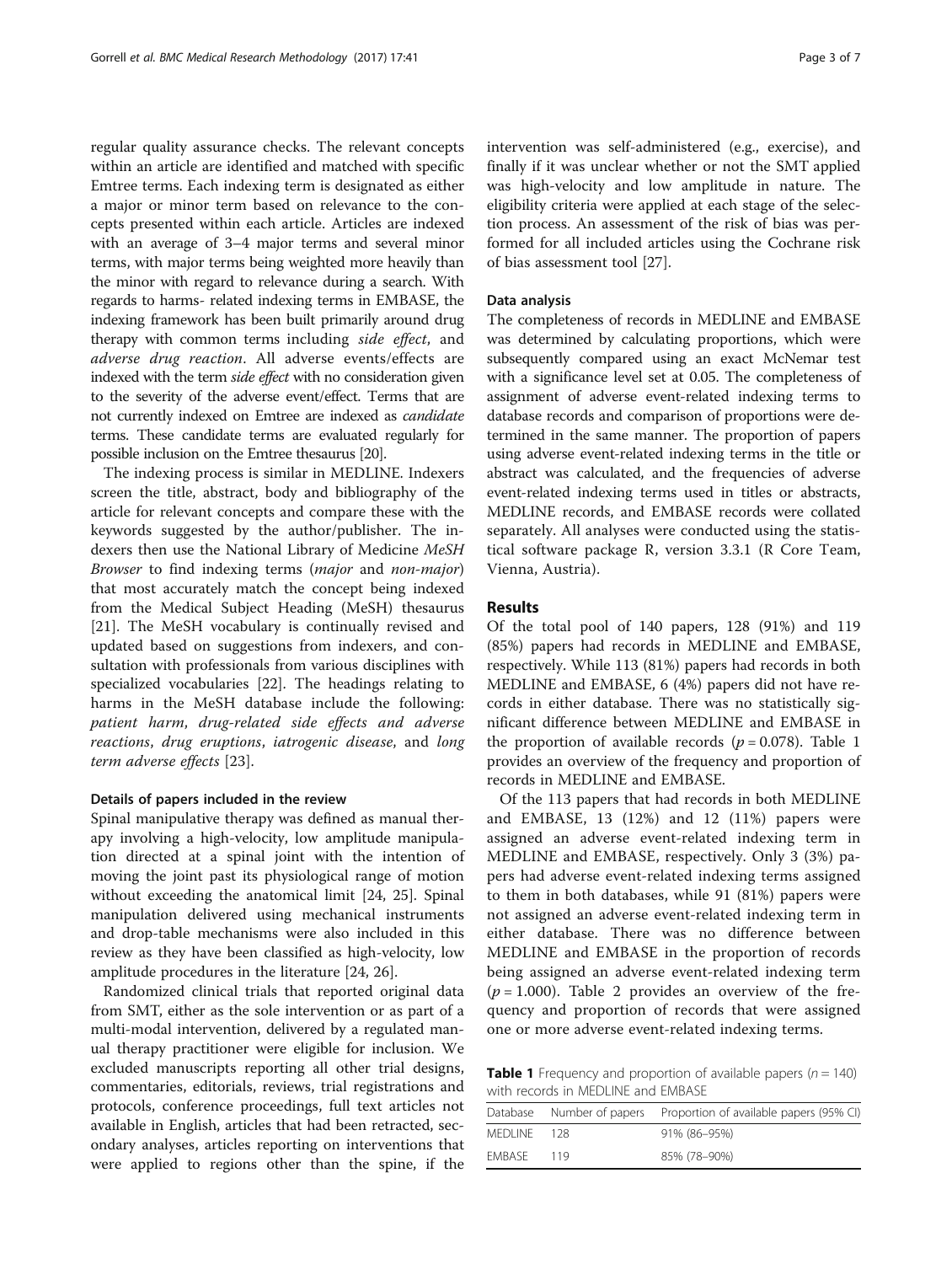<span id="page-3-0"></span>Table 2 Frequency and proportion of papers with records in both MEDLINE and EMBASE ( $n = 113$ ) that were assigned one or more adverse event-related indexing term

|            | Database Number of papers Proportion of available papers (95% CI) |
|------------|-------------------------------------------------------------------|
| MFDLINE 13 | 12% (6-19%)                                                       |
| FMBASE 12  | $11\%$ (6-18%)                                                    |

Of the total pool of 140 papers, only 27 (19%) of papers mentioned adverse event-related terms in the title or abstract. See Table 3 for a detailed overview of the frequency of adverse event terms used in titles or abstracts, as well as in MEDLINE and EMBASE records.

# Discussion

The objective of this study was to investigate the completeness of indexing of adverse events in RCTs involving SMT in the MEDLINE and EMBASE databases. To the authors' best knowledge, this is the first review of its kind in the SMT literature. Our results show that while there was effective indexing of the manuscripts in the databases, which is consistent with the existing literature [[17, 18\]](#page-6-0), there was inadequate allocation of adverse event indexing terms in each database. Specifically, that 81% of papers did not have an adverse event-related indexing term assigned to them is unacceptable.

There are a number of reasons for this short-coming. Firstly, there may have been a failure of authors to capture and report on adverse events during the RCT. Well-designed RCTs are the gold standard for investigating the efficacy of healthcare interventions and ultimately provide the most reliable results [[28, 29](#page-6-0)]. This outcome is only achieved when there are adequate data collection and reporting processes for both the beneficial and harmful effects of an intervention. [[30](#page-6-0)]. Neglecting to collect and report on adverse events is a failure to adequately investigate an intervention. Secondly, if adverse

events data were collected, they may not have been adequately or appropriately reported. Examples of inadequate reporting include failure to fully report the nature and timing of events or the number of interventions (manipulations) provided in a trial which subsequently precludes calculation of the incidence rate for an event. Inappropriate reporting includes omitting the results from the article abstract. After the title, the abstract is the second most read section of a scientific paper [\[31](#page-6-0)]. Our analysis shows that reporting of adverse events associated with SMT in RCTs is inadequate and that very few authors include this information in the abstract. Although indexing terms are allocated by trained indexers with a biomedical background and are based on the fulltext content of an article, reporting on adverse events data in a key position such as the abstract will undoubtedly make the assignment of indexing terms less difficult for database curators [[16\]](#page-6-0).

The inadequate reporting of adverse events is not unique to manual therapy. A review of seven different medical disciplines concluded that there was both a failure to distinguish between the severity of adverse events and that the overall reporting of events was inadequate [[32\]](#page-6-0), while others have highlighted the heterogeneity in the reporting of adverse events [[33\]](#page-6-0). An evaluation of safety reporting in 15 RCTs involving complementary and alternative medicine reported inadequate reporting and emphasized that pooling of adverse events data was compromised as a result [\[34\]](#page-6-0).

Finally, it is possible that due to a lack of standardized definitions and reporting tools, there may be confusion amongst authors as to what exactly constitutes an adverse event. What may be considered a mild adverse event (e.g., transient muscle soreness following a manipulation) by one author could be considered to be a normal effect of treatment by another and therefore not reported [\[4](#page-5-0), [5\]](#page-5-0). Despite this, as discussed previously, the

Table 3 Frequency of adverse event-related terms used in titles or abstracts, MEDLINE records, and EMBASE records

| Title or abstract              | <b>MEDLINE</b>                                      | <b>EMBASE</b>                                                |
|--------------------------------|-----------------------------------------------------|--------------------------------------------------------------|
| Adverse events ( $n = 14$ )    | Modality <sup>a</sup> /adverse effects ( $n = 16$ ) | [Side Effect] $(n = 5)$                                      |
| Side effects $(n = 6)$         | Symptom <sup>a</sup> /complications ( $n = 1$ )     | [Adverse Drug Reaction] $(n = 6)$                            |
| Adverse reactions ( $n = 4$ )  | Risk Assessment ( $n = 2$ )                         | Symptom <sup>a</sup> /si [Side Effect] ( $n = 4$ )           |
| Adverse effects $(n = 3)$      | Risk Factors $(n = 1)$                              | Symptom <sup>3</sup> /ae [Adverse Drug Reaction] ( $n = 2$ ) |
| Harm $(n = 1)$                 |                                                     | Symptom <sup>a</sup> /co [Complication] ( $n = 48$ )         |
| Unpleasant reaction $(n = 1)$  |                                                     | Drug effect $(n = 1)$                                        |
| Discomfort $(n = 1)$           |                                                     |                                                              |
| Sore $(n=1)$                   |                                                     |                                                              |
| Serious complication $(n = 1)$ |                                                     |                                                              |
| Side effects $(n = 6)$         |                                                     |                                                              |
| Adverse effects $(n = 3)$      |                                                     |                                                              |

<sup>a</sup>Any specifically named modality (e.g., spinal manipulative therapy) or symptom (e.g., neck pain)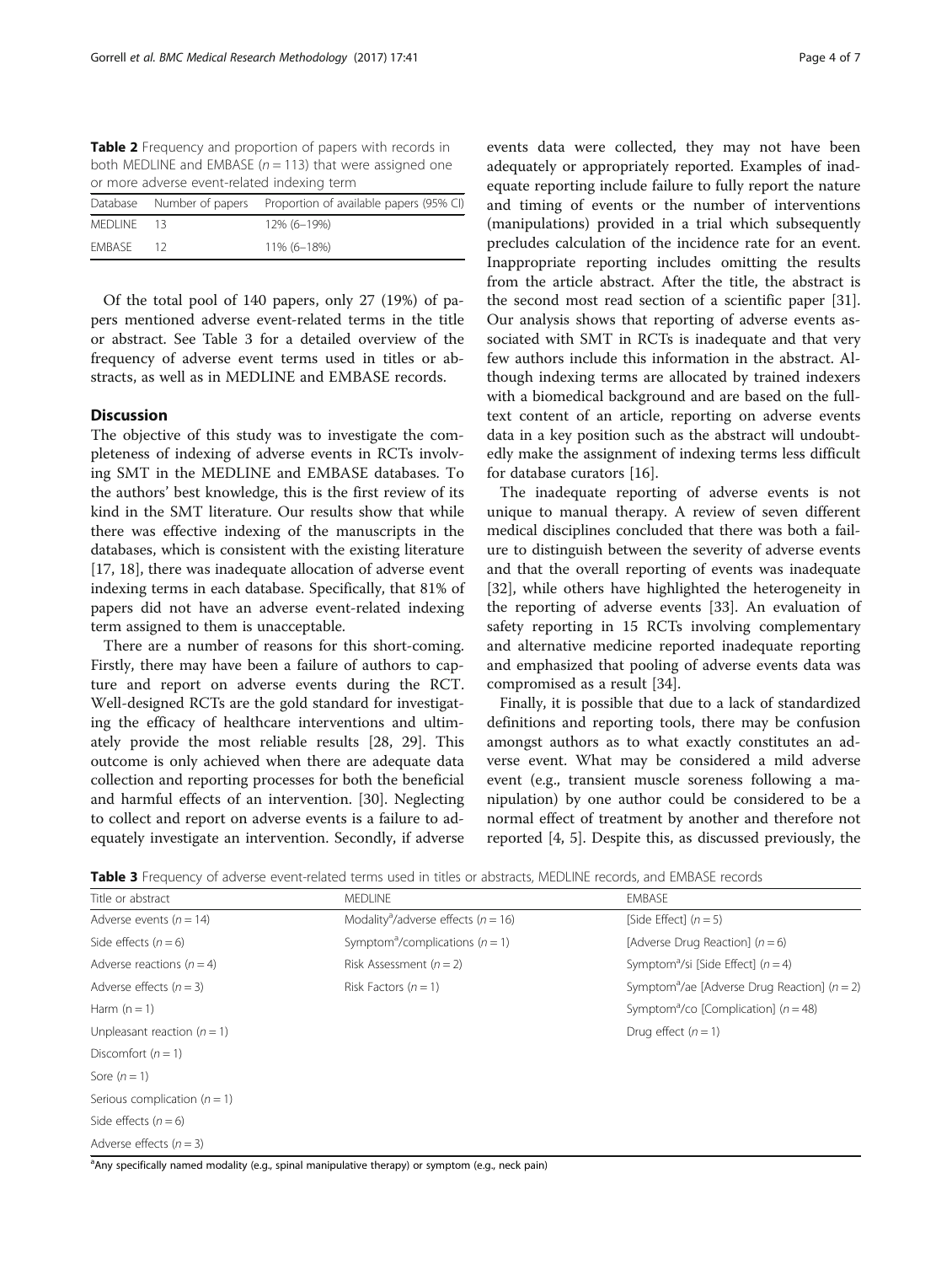CONSORT guidelines [[13\]](#page-6-0) provide authors with a clear scaffold with which to report adverse events and as such, there is no excuse for poor reporting in RCTs. Comprehensive reporting of adverse events associated with SMT in RCTs that follow the CONSORT guidelines would no doubt facilitate adequate indexing of the manuscript in databases. Furthermore, some of the responsibility for the current inadequate level of adverse events reporting also resides with journal editors. Although many of the articles in this analysis were published in journals purportedly following the International Committee of Medical Journal Editors (ICJME) recommendations, [[35, 36](#page-6-0)] in addition to those endorsing the CONSORT statement [[13\]](#page-6-0), there remains a failure of authors to adequately report both the beneficial and harmful effects of an intervention. To address this shortcoming, we advocate that journal editors ensure authors comply with CONSORT guidelines. One way to achieve this could be requesting that authors append a completed CONSORT checklist to their submission in addition to instructing peer reviewers to check that all items on the checklist are adequately addressed. Furthermore, journal editors need to ensure that authors are instructed to revise manuscripts with inadequate reporting of adverse events.

Adverse event-related indexing terms were reported in approximately 10% of all articles. There was considerable heterogeneity among the indexing terms used as seen in Table [3.](#page-3-0) In the MEDLINE database, the majority of indexing terms reported 'Modality\*/adverse effects' while terms indicating 'risk' were also used. In the EMBASE database, a large number of the adverse events reported on the effects of drugs rather than SMT but were included in this analysis for completeness. Terms indicating 'side effect' were also commonly used.

The text words used to describe adverse events in the titles and abstracts of the articles also displayed marked heterogeneity. While we found that the term 'adverse event' was most frequently used, words such as 'sideeffects', 'adverse reactions' and 'effects', 'harms' and 'unpleasant reaction' were also used. Notably, the definitions advocated by the CONSORT guidelines recommend the use of the term 'harms' which was only reported once in our analysis.

A 'harm' is defined as the totality of possible adverse consequences of an intervention or therapy; it is the direct opposite of benefit, against which it is being compared [[15\]](#page-6-0). Thus, its use is recommended over terms such as 'side effect' which have traditionally been used to describe unintended drug effects and do not delineate between harmful or beneficial effects. In addition to this, it has the potential to understate the importance of harms as 'side' may be perceived as denoting secondary importance [[37\]](#page-6-0). Furthermore, the term 'side effect' may be misleading as it suggests causality i.e., the effect is

caused by the intervention being tested. In a typical RCT it may not be possible to ascertain whether an observed event is partially, entirely or not at all due to the intervention as there may be unknown, underlying and complicating comorbidities present. As mentioned previously, the purpose of an RCT is to collect and appropriately report both beneficial and harmful effects coinciding with the application of an intervention and to compare these outcomes across groups. The term 'adverse event' is therefore preferred when describing a harmful event that occurs during a trial.

As discussed above, lack of reporting on adverse events in the title and abstracts of reports on SMT obstructs the allocation of appropriate indexing terms, thus impeding research into adverse events in this area. Without information concerning the risks of SMT, consumers and practitioners alike do not have access to the information necessary to accurately inform a balanced risk-benefit analysis of this type of intervention [\[38, 39](#page-6-0)].

We advocate for a standardized definition for all classifications of adverse events and subsequent reporting tools specific to SMT. Furthermore, we recommend that journal editors enforce use of the CONSORT statement and thus adverse events reporting in the abstract. This would facilitate consistency of adverse event-related indexing terms in the future.

## Limitations

There are several limitations to this secondary analysis. Firstly, electronic searches for the original dataset were performed in two databases only (PEDro and Cochrane CENTRAL), which may have resulted in the omission of eligible articles found in other databases. However, we believe this is unlikely as both PEDro and Cochrane CENTRAL index RCTs published in all journals and Cochrane CENTRAL also indexes the grey literature. In addition to this, it has been reported that PEDro and Cochrane CENTRAL indexed 99% and 98% of 281 RCTs, respectively, when compared to PubMed, EMBASE and CINAHL [[17](#page-6-0)]. Furthermore, our results concerning the indexing of the articles were similar to those results already published [[17, 18](#page-6-0)].

Secondly, the review only included articles published in English. It has been reported that journals published in English are more likely to report positive findings [[40\]](#page-6-0). It is uncertain what effect this language-bias may have had, but it is unlikely that the results would have been altered in any meaningful way as only 3 articles were excluded for this reason [\[41](#page-6-0), [42](#page-6-0)].

Thirdly, we do not believe there is sufficient evidence to warrant an analysis of whether the indexing of adverse events associated with SMT in RCT has changed over time. It is possible that there has been an improvement in indexing resulting from the introduction of the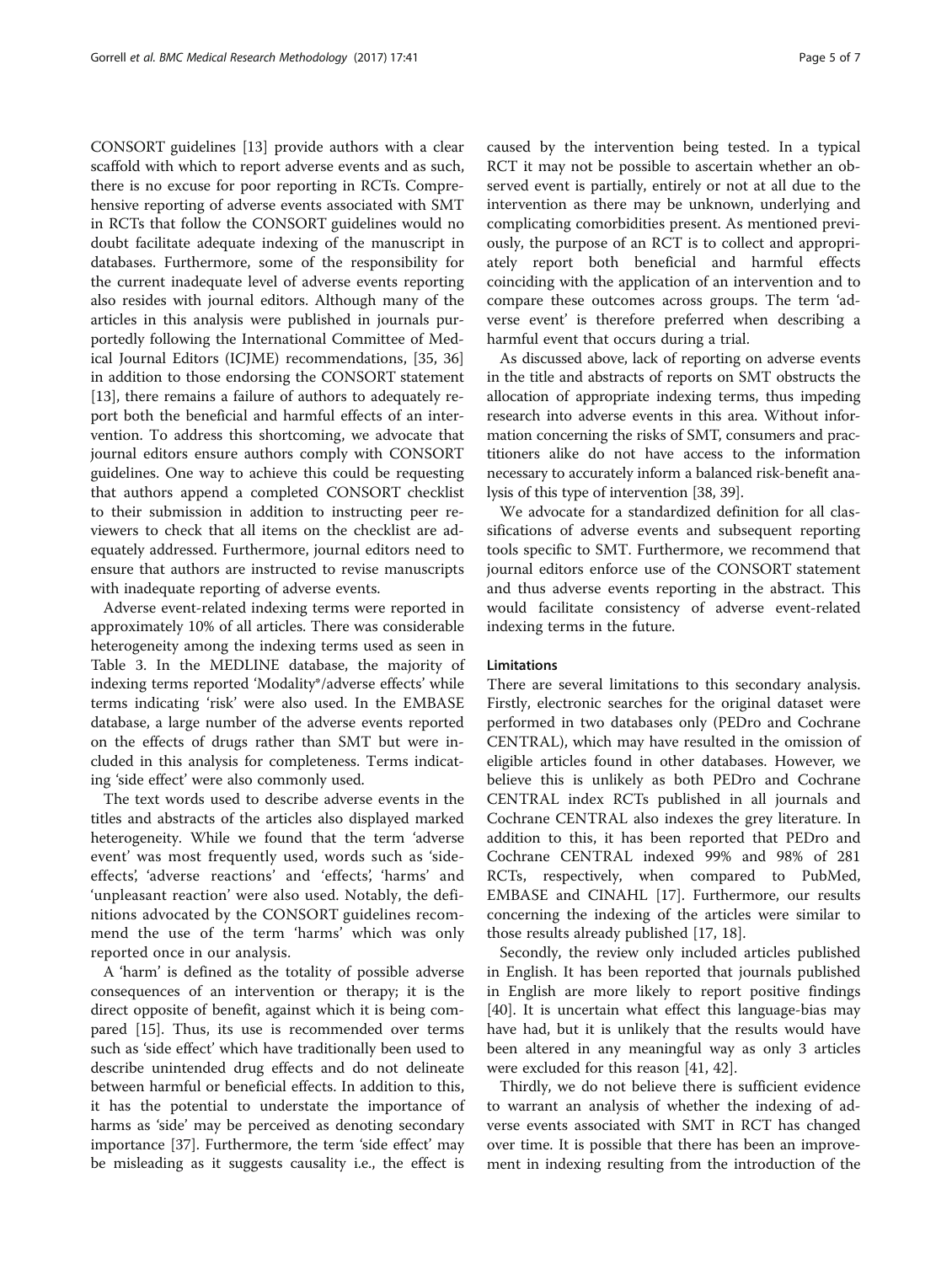<span id="page-5-0"></span>CONSORT guidelines [\[43\]](#page-6-0) and widespread acceptance of the ICMJE recommendations [\[36](#page-6-0)]. However, we do not consider this a major limitation as the paucity of adequate indexing outweighs any improvements which may have occurred.

Finally, for the sake of completeness, we included all indexing terms and text words indicating adverse events associated with RCTs, rather than focusing only on those related to SMT. This inclusion may have resulted in non-specific reporting of adverse events-related indexing terms which may have bolstered our interpretation of the appropriateness of such indexing.

# **Conclusions**

Despite effective indexing of RCTs involving SMT in the MEDLINE and EMBASE databases, there is a failure of allocation of adverse event indexing terms in both databases. This is likely due to a number of factors, specifically – a lack of standardized nomenclature surrounding adverse events associated with SMT, the inadequate reporting of adverse events in RCTs that involve SMT and a lack of understanding on behalf of authors about the mechanics of manuscript indexing in databases. We recommend the development of standardized definitions for adverse events associated with SMT, in addition to the development of standardized adverse events reporting tools which will in turn improve the reporting of adverse events by authors. Adequate reporting of adverse events associated with SMT will facilitate accurate indexing of these types of manuscripts in the databases. Finally, we suggest that education of manual therapy researchers and authors concerning the mechanics of manuscript indexing in databases be prioritized.

# Appendix 1

# Cochrane CENTRAL search string

#1 "spine":ti, ab, kw or "spinal":ti, ab, kw

#2 "manip\*"

#3 MeSH descriptor: [Musculoskeletal, Manipulations] explode all trees

#4 MeSH descriptor: [Manipulation, Spinal] explode all trees

#5 MeSH descriptor: [Manipulation, Chiropractic] explode all trees

#6 MeSH descriptor: [Manipulation, Osteopathic] explode all trees

#7 "osteopath\*"

- #8 "chiropract\*"
- #9 #1 and #2

#10 #3 or #4 or #5 or #6 or #7 or #8 or #9

#### Abbreviations

CENTRAL: Central Register of Controlled Trials; CONSORT: Consolidated Standards of Reporting Trials; ICMJE: International Committee of Medical

Journal Editors; MeSH: Medical subject headings; PEDro: Physiotherapy Evidence Database; RCT: Randomized clinical trial; SMT: Spinal manipulative therapy

#### Acknowledgements

Not applicable.

#### Funding

No funding was obtained for this study.

#### Availability of data and materials

The datasets used and analyzed during the current study are available from the corresponding author on reasonable request.

#### Authors' contributions

LG made substantial contributions to conception and design of the study, the acquisition of data and was a major contributor in writing the manuscript. RE made contributions to conception and design of the study, was a major contributor in the acquisition of data and contributed in writing the manuscript. RL made substantial contributions to conception and design of the study, analyzed and interpreted the data and contributed in writing the manuscript. BB made contributions to conception and design of the study, assisted with drafting and was a major contributor in writing the manuscript. All authors read and approved the final manuscript.

#### Competing interests

The authors declare that they have no competing interests.

#### Consent for publication

Not applicable.

#### Ethics approval and consent to participate

Not applicable.

# Publisher's Note

Springer Nature remains neutral with regard to jurisdictional claims in published maps and institutional affiliations.

#### Author details

<sup>1</sup>Human Performance Laboratory, KNB 222, Faculty of Kinesiology, University of Calgary, Calgary, Alberta T2N 1 N4, Canada. <sup>2</sup> Department of Chiropractic, Macquarie University, Building C5C West, Sydney 2109, Australia. <sup>3</sup>Australian Institute of Health Innovation, Faculty of Medicine and Health Sciences, Macquarie University, Level 6, 75 Talavera Road, Sydney, NSW 2109, Australia.

# Received: 27 December 2016 Accepted: 8 March 2017

#### References

- 1. Golder S, McIntosh HM, Duffy S, Glanville J. Developing efficient search strategies to identify reports of adverse effects in MEDLINE and EMBASE. Health Info Libr J. 2006;23(1):3–12.
- 2. Carlesso LC, Gross AR, Santaguida PL, Burnie S, Voth S, Sadi J. Adverse events associated with the use of cervical manipulation and mobilization for the treatment of neck pain in adults: a systematic review. Man Ther. 2010;15(5):434–44.
- 3. Carlesso LC, Cairney J, Dolovich L, Hoogenes J. Defining adverse events in manual therapy: an exploratory qualitative analysis of the patient perspective. Man Ther. 2011;16(5):440–6.
- 4. Carnes D, Mullinger B, Underwood M. Defining adverse events in manual therapies: a modified Delphi consensus study. Man Ther. 2010;15(1):2–6.
- Carnes D, Mars TS, Mullinger B, Froud R, Underwood M. Adverse events and manual therapy: a systematic review. Man Ther. 2010;15(4):355–63.
- 6. Ernst E. Adverse effects of spinal manipulation: a systematic review. J R Soc Med. 2007;100(7):330–8.
- 7. Rubinstein SM, Peerdeman SM, van Tulder MW, Riphagen I, Haldeman S. A systematic review of the risk factors for cervical artery dissection. Stroke. 2005;36(7):1575–80.
- 8. Cassidy JD, Boyle E, Côté P, He Y, Hogg-Johnson S, Silver FL, et al. Risk of vertebrobasilar stroke and chiropractic care: results of a population-based case-control and case-crossover study. Eur Spine J. 2008;17 Suppl 1:176–83.